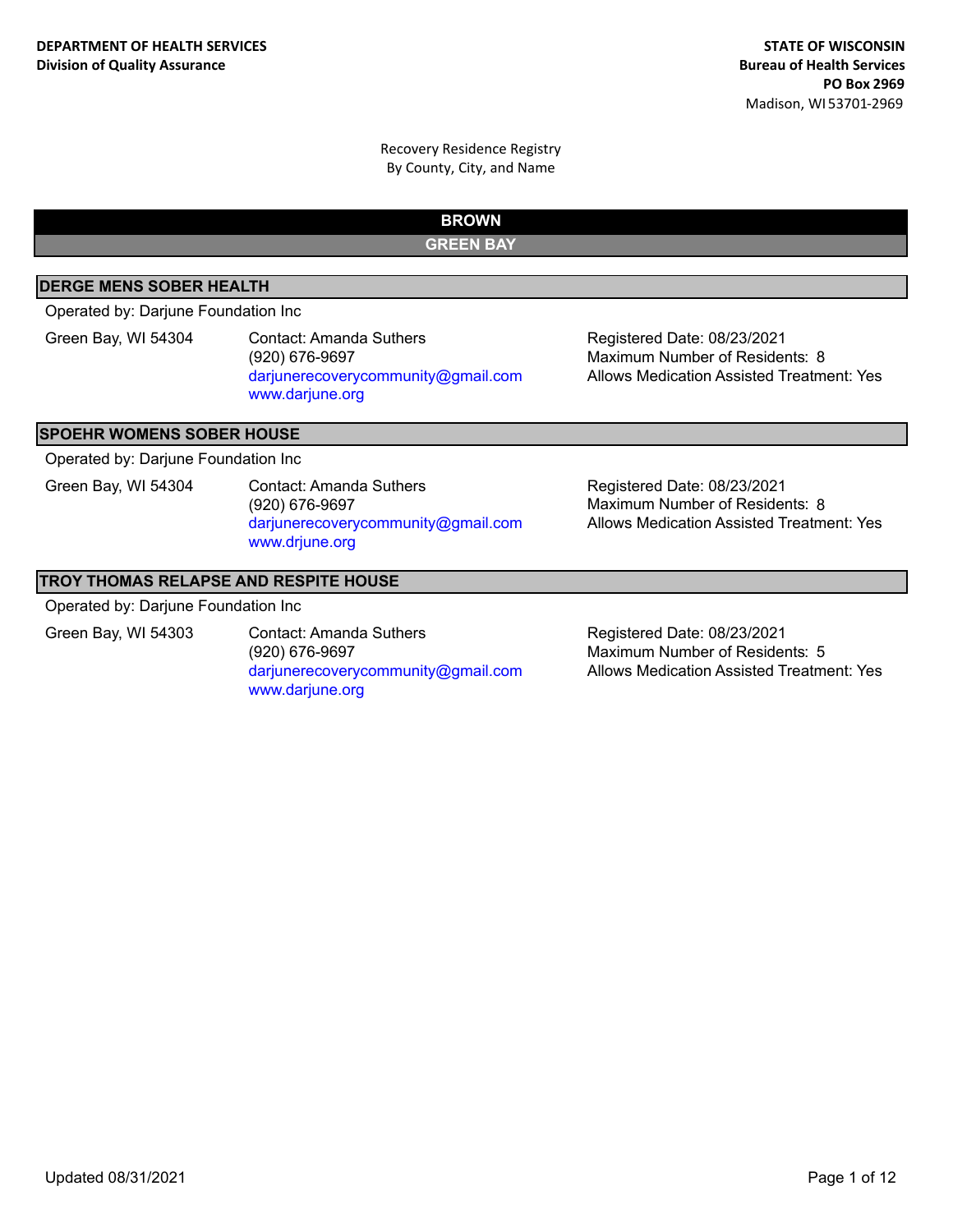**DANE**

## **MADISON**

## **JEREMYS PLACE**

Operated by: Tellurian Inc

Madison, WI 53714 Contact: Kevin Florek (608) 222-7311 amaly@tellurian.org www.tellurian.org/jeremy

Registered Date: 03/18/2021 Allows Medication Assisted Treatment: Yes Maximum Number of Residents: 4

## **NEXT STEP SOBER LIVING AT PRES HOUSE APARTMENTS**

Operated by: Presbyterian Student Center Foundation (Pres House

Madison, WI 53703 Contact: Ginger Morgan (608) 257-1030 ginger@preshouse.org www.phapts.com/scholarship-programs/

Registered Date: 04/26/2021 Allows Medication Assisted Treatment: Yes Maximum Number of Residents: 4

**STOUGHTON**

## **ANCHOR SOBER LIVING**

Operated by: Anchor Sober Living Llc

Stoughton, WI 53589 Contact: Brenna Diab (608) 205-7942 info@anchorsoberliving.org www.anchorsoberliving.org

Registered Date: 04/19/2021 Allows Medication Assisted Treatment: Yes Maximum Number of Residents: 8

# **DODGE**

**BEAVER DAM**

## **THE RECOVERY VILLAGE**

Operated by: Wishope Recovery Center

Certified by: Wisconsin Association of Sober Housing

Beaver Dam, WI 53916 Contact: Kirstie Keith

(844) 947-4673

www.wishoperecovery.com

Registered Date: 03/15/2021 Allows Medication Assisted Treatment: Yes Maximum Number of Residents: 70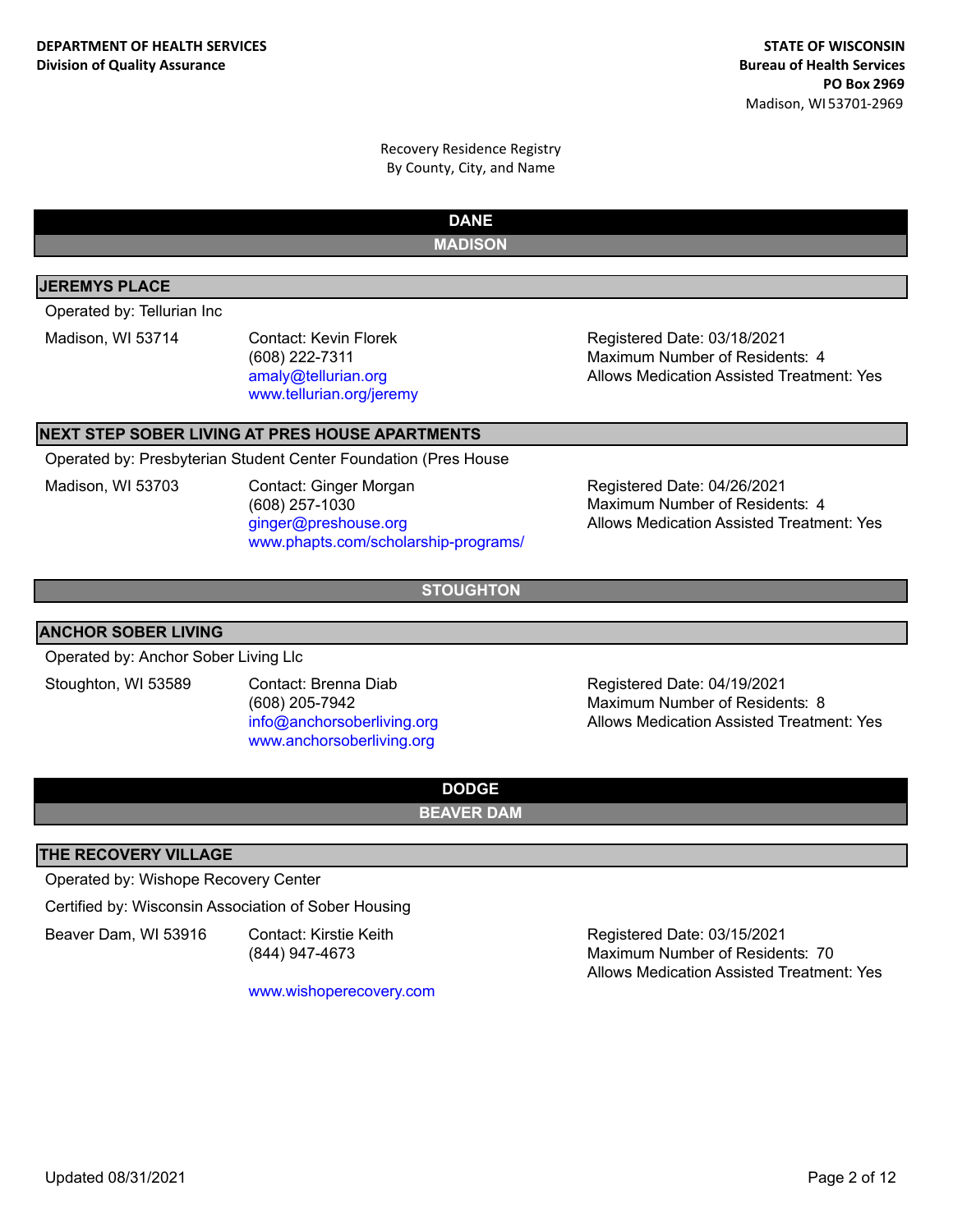> **EAU CLAIRE EAU CLAIRE**

## **EAU CLAIRE SOBER LIVING**

Operated by: Eau Claire Sober Living

Eau Claire, WI 54701 Contact: Michelle Markquart (800) 989-3068 info@ecsoberliving.com www.ecsoberliving.com

Registered Date: 07/27/2021 Allows Medication Assisted Treatment: Yes Maximum Number of Residents: 8

#### **OUR DWELLING PLACE**

Operated by: Our Dwelling Place

Eau Claire, WI 54701 Contact: Lydia Bethmann (715) 319-1082 ourdwellingplace.ec@gmail.com ourdwellingplace.org

Registered Date: 04/29/2021 Allows Medication Assisted Treatment: Yes Maximum Number of Residents: 8

**IOWA**

**DODGEVILLE**

#### **OPPORTUNITY HOUSE**

Operated by: Swcap/Recovery Pathway Program/Opportunity House

Dodgeville, WI 53533 Contact: Kimberly Hill (608) 935-2326 k.hill@swcap.org www.SWCAP.org

Registered Date: 02/16/2021 Allows Medication Assisted Treatment: Yes Maximum Number of Residents: 5

**LA CROSSE LA CROSSE**

## **DRIFTLESS HOUSING SERVICES**

Operated by: Driftless Recovery Inc

La Crosse, WI 54603 Contact: Austin Reinhart (608) 519-5906 info@driftlessrecovery.com www.driftlessrecovery.com/housing

Registered Date: 03/26/2021 Allows Medication Assisted Treatment: Yes Maximum Number of Residents: 15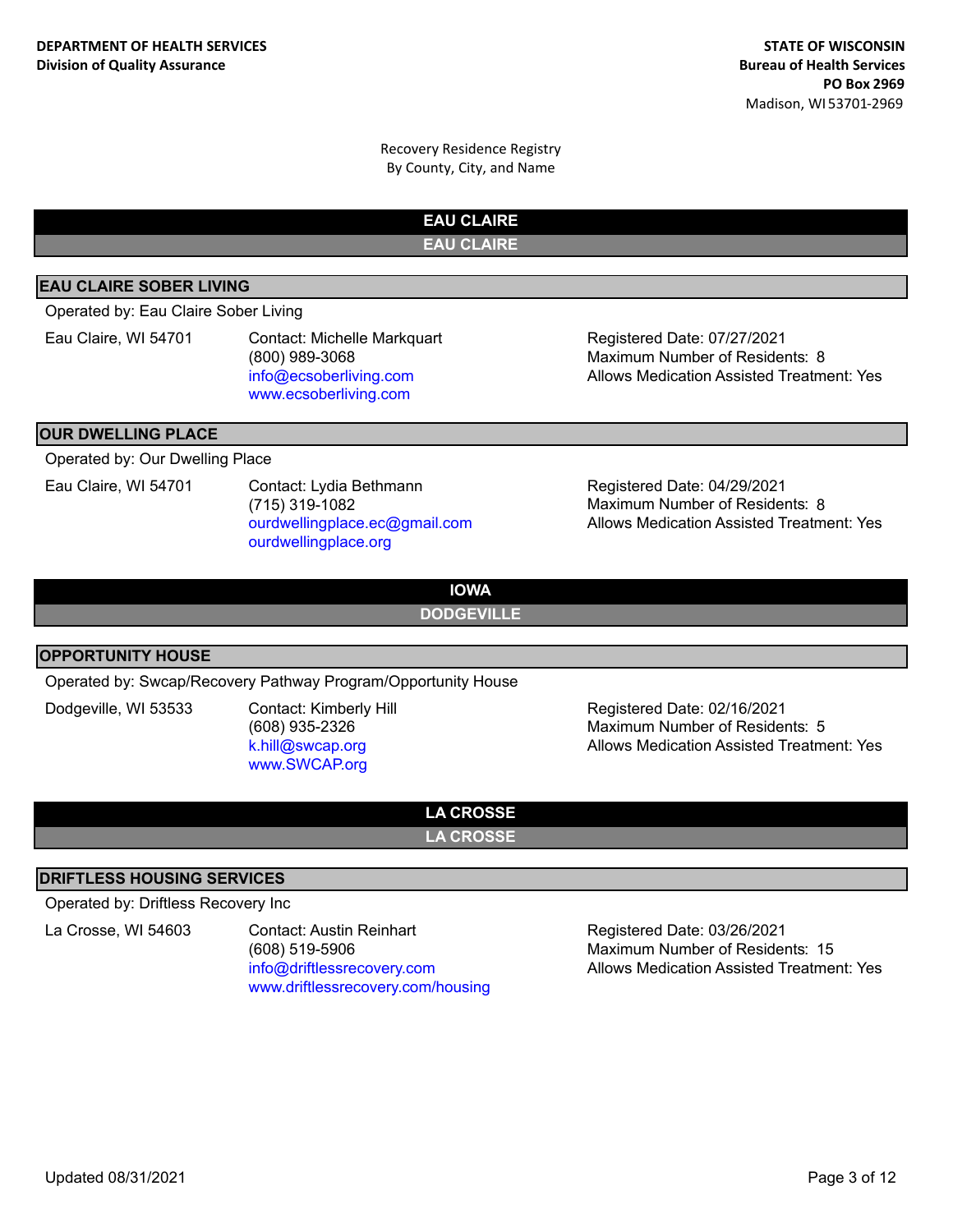# **LANGLADE**

**ANTIGO**

## **HOPE HOUSE ANTIGO**

## Operated by: North Central Health Care

Antigo, WI 54409 Contact: Toni Kellner (715) 514-3115 tkellner@norcen.org

Registered Date: 04/19/2021 Allows Medication Assisted Treatment: Yes Maximum Number of Residents: 8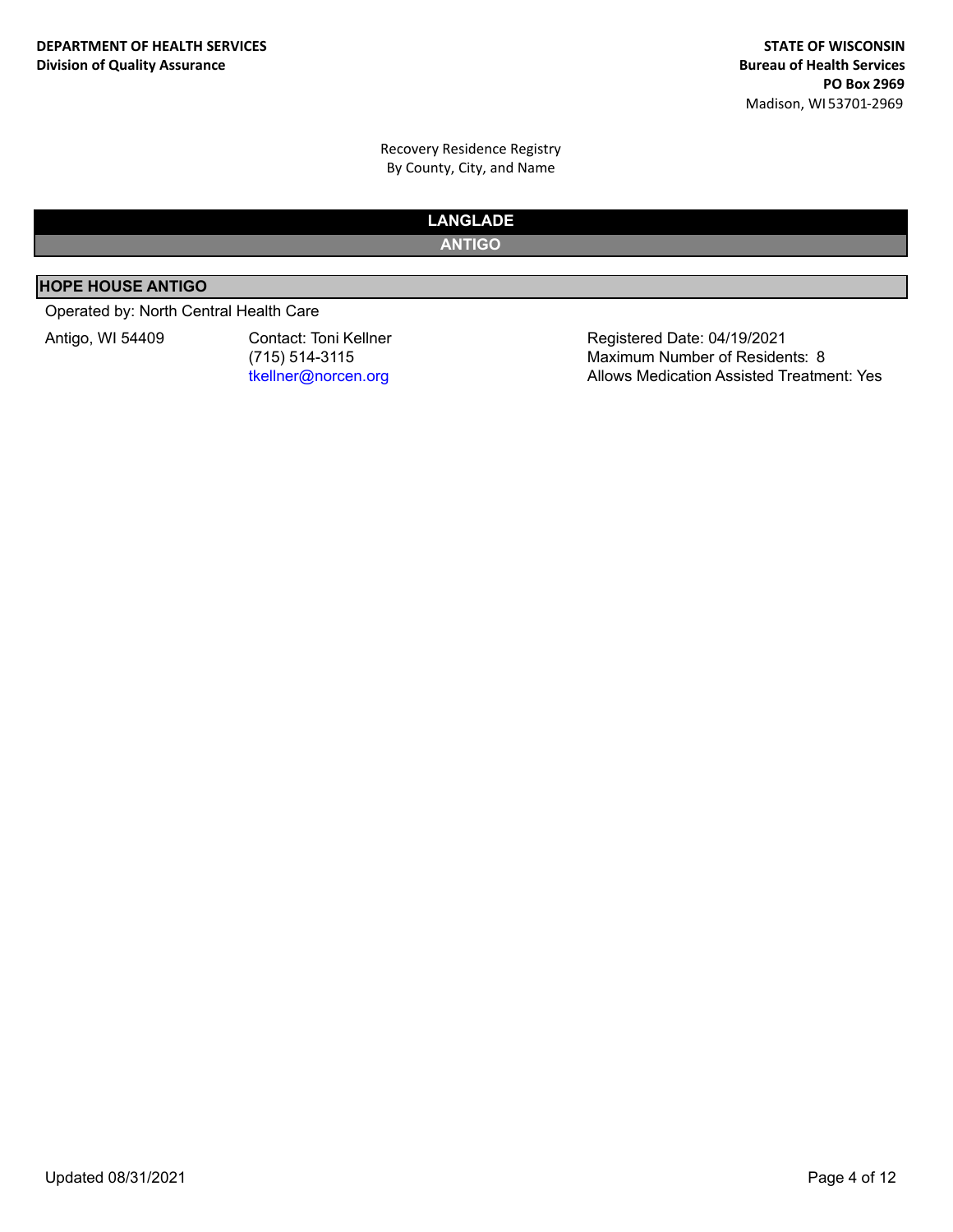**MANITOWOC**

**KIEL**

## **PATHWAYS SOBER LIVING - MEN**

Operated by: Pathways To A Better Life

Kiel, WI 53042 Contact: Susan Beattie (920) 894-1374 sbeattie@pathwaystoabetterlife.com www.pathwaystoabetterlife.com

Registered Date: 07/08/2021 Allows Medication Assisted Treatment: Yes Maximum Number of Residents: 5

## **PATHWAYS SOBER LIVING - WOMEN**

Operated by: Pathways To A Better Life

Kiel, WI 53042 Contact: Susan Beattie (920) 894-1374 sbeattie@pathwaystoabetterlife.com www.pathwaystoabetterlife.com

Registered Date: 07/06/2021 Allows Medication Assisted Treatment: Yes Maximum Number of Residents: 5

**MANITOWOC**

#### **FAITH LIVING ADULT FAMILY HOME 1 LLC**

Operated by: Faith And Living Adult Family Home 1 & 2 Llc

Certified by: Manitowoc Human Services

Manitowoc, WI 54220 Contact: Beverly Hardiman (414) 207-3388 hardimanbeverly1@yahoo.com

Registered Date: 04/12/2021 Allows Medication Assisted Treatment: Yes Maximum Number of Residents: 2

## **FAITH LIVING ADULT FAMILY HOME 2**

Operated by: Faith And Living Adult Family Home 1 & 2 Llc

Certified by: Manitowoc Human Services

Manitowoc, WI 54220 Contact: Beverly Hardiman

(414) 207-3388 hardimanbeverly1@yahoo.com

Registered Date: 04/12/2021 Allows Medication Assisted Treatment: Yes Maximum Number of Residents: 2

#### **HORIZONS**

Operated by: Lighthouse Recovery Community Center, Inc

Manitowoc, WI 54220 Contact: Christma M. Rusch (920) 717-0264 director@lighthousercc.org www.lighthouserecoverycommunitycenter.org

Registered Date: 03/02/2021 Allows Medication Assisted Treatment: Yes Maximum Number of Residents: 10

## **LAKE ST TRANSITIONAL RECOVERY HOUSING**

Operated by: Core Treatment Services Inc Updated 08/31/2021 Page 5 of 12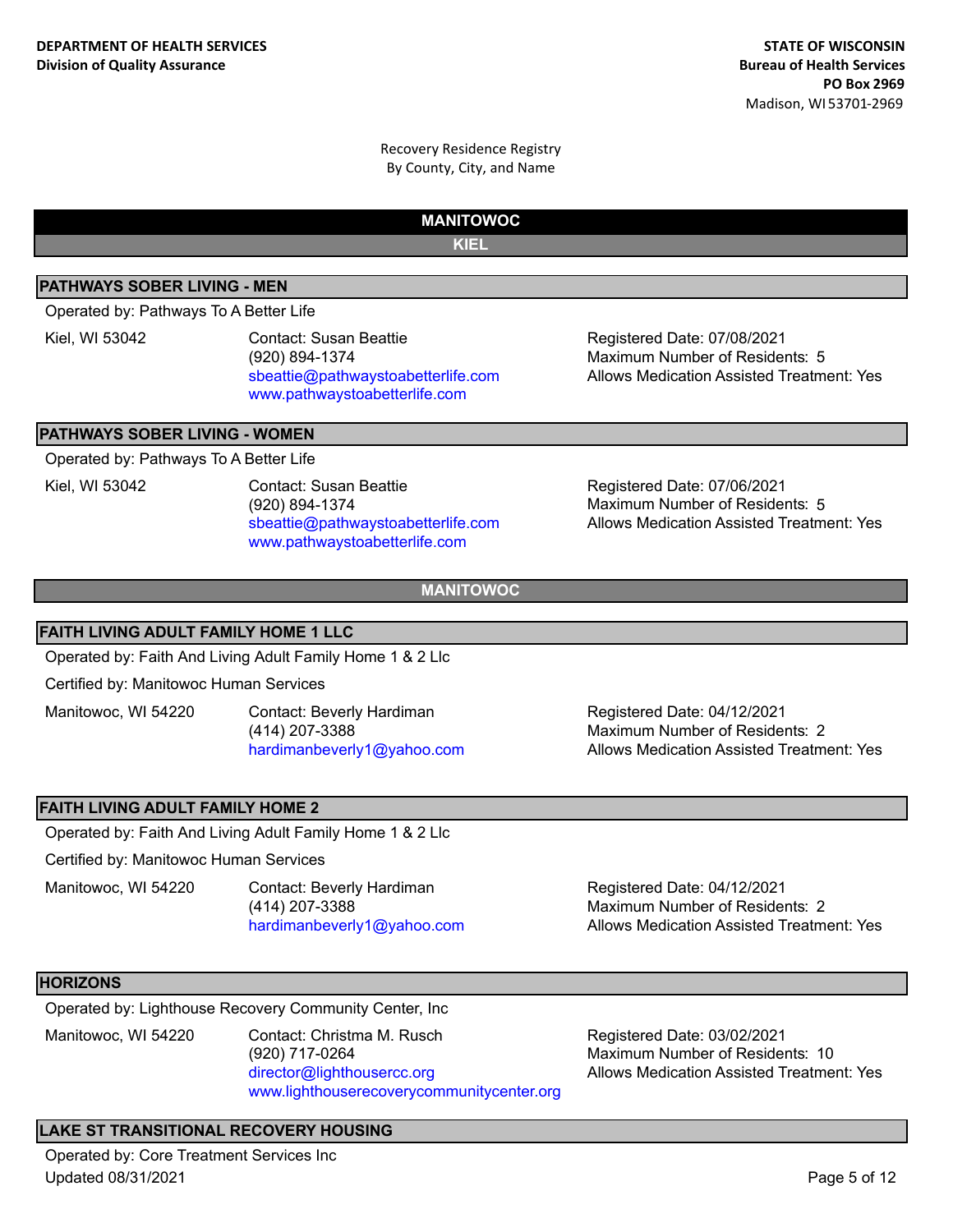Manitowoc, WI 54220 Contact: Carmen Persaud (920) 645-8359

Registered Date: 03/08/2021 Allows Medication Assisted Treatment: Yes Maximum Number of Residents: 5

#### **LAKE ST TRANSITIONAL RECOVERY HOUSING**

Operated by: Core Treatment Services Inc

Manitowoc, WI 54220 Contact: Carmen Persaud (920) 645-8359

Registered Date: 03/08/2021 Allows Medication Assisted Treatment: Yes Maximum Number of Residents: 5

#### **LOTUS RECOVERY HOMES INC**

Operated by: Lotus Recovery Homes Inc

Manitowoc, WI 54221 Contact: Heidi Velazquez (920) 340-3030 lotusrecoveryhomes@gmail.com

Registered Date: 06/28/2021 Allows Medication Assisted Treatment: Yes Maximum Number of Residents: 5

#### **LOTUS RECOVERY HOMES INC**

Operated by: Lotus Recovery Homes Inc

Manitowoc, WI 54220 Contact: Heidi Velazquez (920) 340-3030 lotusrecoveryhomes@gmail.com

Registered Date: 06/28/2021 Allows Medication Assisted Treatment: Yes Maximum Number of Residents: 5

## **RESTORATION RECOVERY HOUSE**

Operated by: Restoration Recovery Llc

Certified by: Core Treatment Services

Manitowoc, WI 54220 Contact: John Richart (715) 498-9258 restorationrecoveryhouse@gmail.com

Registered Date: 06/21/2021 Allows Medication Assisted Treatment: Yes Maximum Number of Residents: 18



#### **HOPE HOUSE WAUSAU**

Operated by: North Central Health Care

Wausau, WI 54401 Contact: Toni Kellner

(715) 298-0982

Registered Date: 03/15/2021 Allows Medication Assisted Treatment: Yes Maximum Number of Residents: 8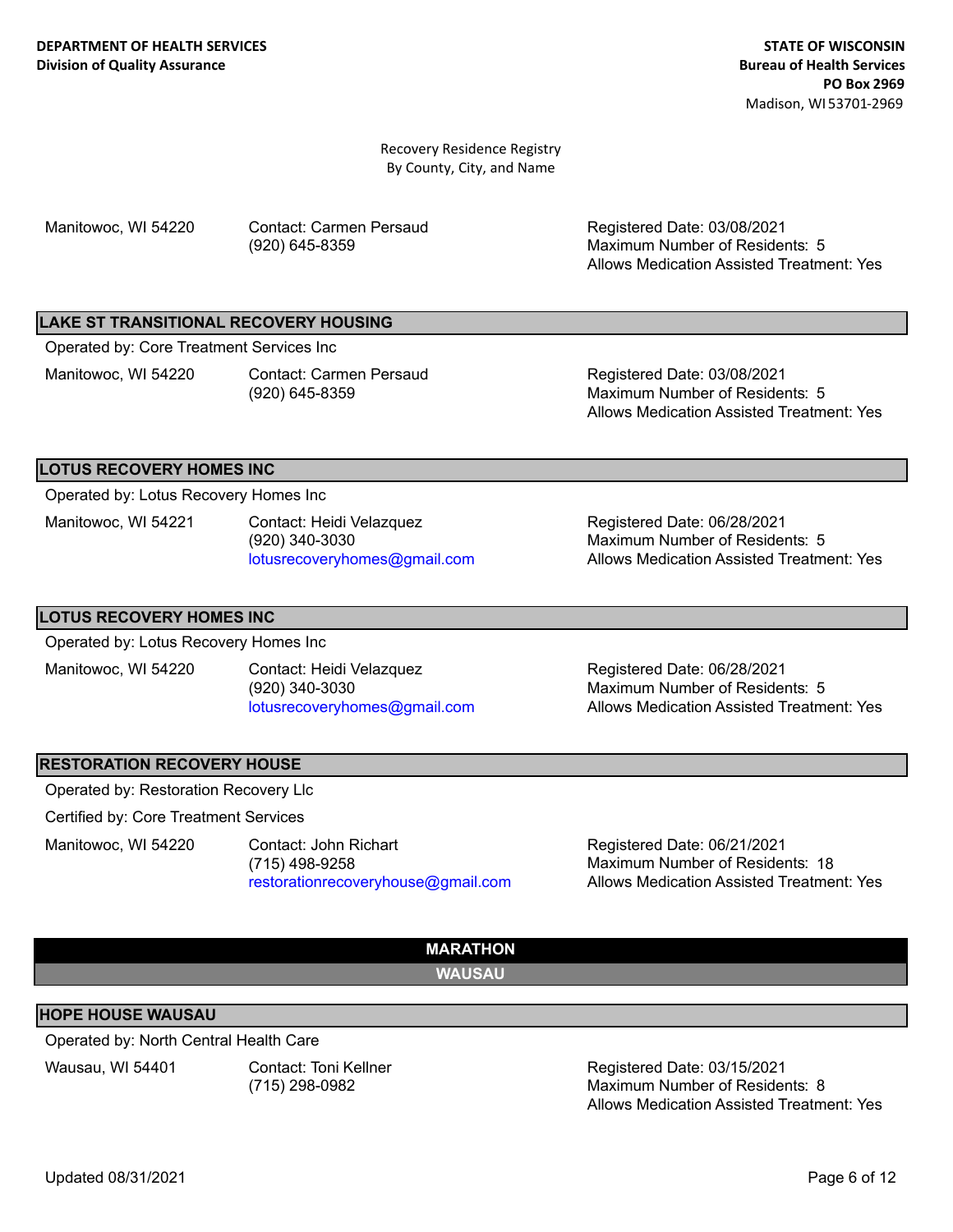**MILWAUKEE MILWAUKEE**

## **CHANDRAS HOUSE OF HOPE**

Operated by: Tellurian Inc

Milwaukee, WI 53222 Contact: Kevin Florek (608) 222-7311 amaly@tellurian.org www.tellurian.org/chandra

**JOYCES HOUSE**

Operated by: Joyces House

Milwaukee, WI 53208 Contact: Mercedez Butts (414) 286-9055 mercedez@joyceshousemke.org www.joyceshousemke.org

## **KENNEDY HOMES LLC**

Operated by: Kennedy Homes Llc

Milwaukee, WI 53205 Contact: Shajuan Kennedy (414) 399-8736 kennedyhomesmke@gmail.com Allows Medication Assisted Treatment: Yes

Registered Date: 03/18/2021

Registered Date: 01/25/2021

Maximum Number of Residents: 9

Maximum Number of Residents: 4

Registered Date: 08/20/2021

Allows Medication Assisted Treatment: Yes

Allows Medication Assisted Treatment: Yes Maximum Number of Residents: 3

## **MARYANN ADULT FAMILY HOME LLC**

Operated by: Maryann Adult Family Home Llc

Milwaukee, WI 53209 Contact: Chiquita Lewis (414) 640-1042 chiquita\_lewis@att.net

Registered Date: 06/28/2021 Allows Medication Assisted Treatment: Yes Maximum Number of Residents: 3

#### **META HOUSE**

Operated by: Meta House

Milwaukee, WI 53212 Contact: Sarah Joyce (414) 962-1200 sjoyce@metahouse.org www.metahouse.org

#### **OUR SAFE PLACE**

Operated by: Our Safe Place Inc

Milwaukee, WI 53208 Contact: Andrew Liss

(414) 933-7689 andy@oursafeplace.org www.oursafeplace.org

Registered Date: 01/25/2021 Allows Medication Assisted Treatment: Yes Maximum Number of Residents: 35

Registered Date: 03/22/2021 Allows Medication Assisted Treatment: Yes Maximum Number of Residents: 50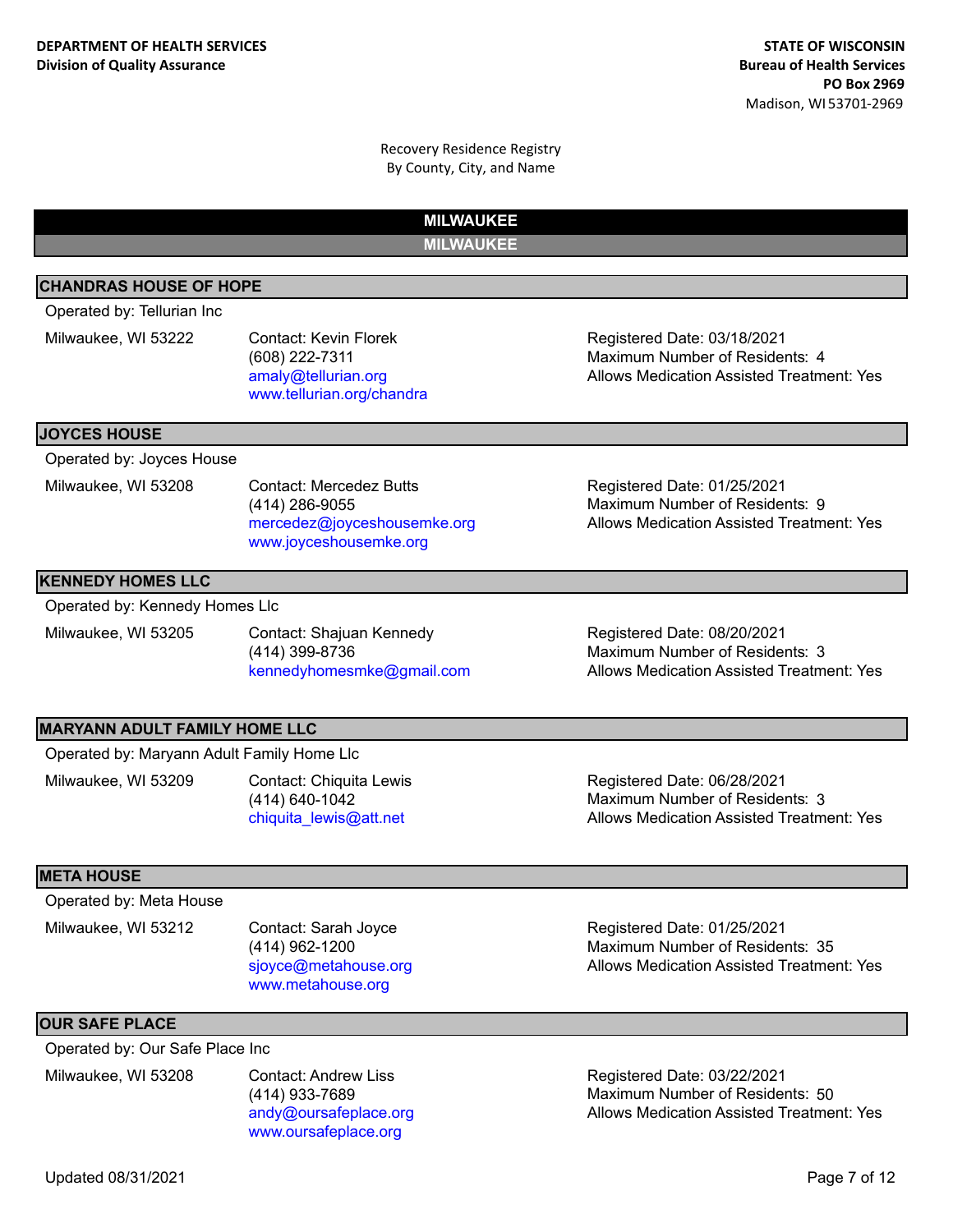#### **PROJECT HEAT**

Operated by: Our Safe Place Inc

Milwaukee, WI 53208 Contact: Andrew Liss

(414) 342-5959

Registered Date: 03/26/2021 Allows Medication Assisted Treatment: Yes Maximum Number of Residents: 0

#### **SAMADS HOUSE CORP**

Operated by: Samads House Corp

Milwaukee, WI 53206 Contact: Raqiba Malik

(414) 595-6501 samadsoberhouse@gmail.com

Registered Date: 03/24/2021 Allows Medication Assisted Treatment: Yes Maximum Number of Residents: 5

#### **SANKOFA HOUSE**

Operated by: Wisconsin Community Services, Inc

Milwaukee, WI 53206 Contact: Torre Johnson (414) 539-5609

www.wiscs.org

Registered Date: 03/08/2021 Allows Medication Assisted Treatment: Yes Maximum Number of Residents: 18

## **POLK AMERY**

#### **ONYX 336**

Operated by: Onyx Sober Living

Amery, WI 54001 Contact: Julie Smith (715) 245-1275 onyxsoberliving@gmail.com www.letsrecovertogether.org

Registered Date: 04/19/2021 Allows Medication Assisted Treatment: Yes Maximum Number of Residents: 9

## **FREDERIC**

## **ANGEL HANDS RECOVERY HOMES**

#### Operated by: Hilde Cooperation

Frederic, WI 54837 Contact: Stacy Hilde (715) 222-7195 stacy@angelhandsrecoveryhomes.org

Registered Date: 02/01/2021 Allows Medication Assisted Treatment: Yes Maximum Number of Residents: 7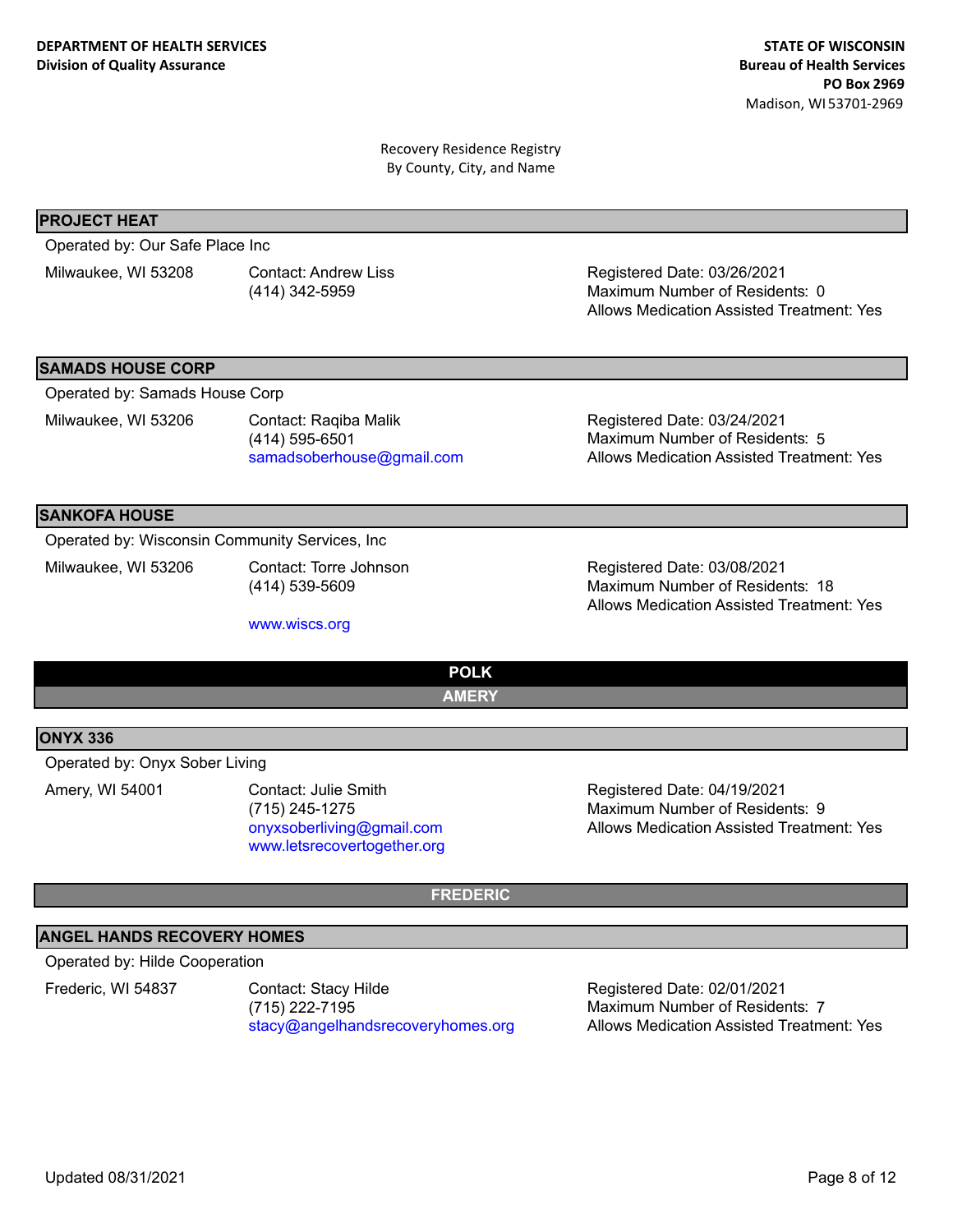> **ROCK JANESVILLE**

## **RED ROAD HOUSE INC**

Operated by: Red Road House Inc

Janesville, WI 53548 Contact: William Grann (608) 756-2592 bbrrh.org

Registered Date: 05/10/2021 Allows Medication Assisted Treatment: Yes Maximum Number of Residents: 7

**SAINT CROIX NEW RICHMOND**

#### **ONYX 1112**

Operated by: Onyx Sober Living

New Richmond, WI 54017 Contact: Julie Smith (715) 245-1275 onyxsoberliving@gmail.com www.letsrecovertogether.org

Registered Date: 04/19/2021 Allows Medication Assisted Treatment: Yes Maximum Number of Residents: 9

#### **ONYX 323**

Operated by: Onyx Sober Living

New Richmond, WI 54017 Contact: Julie Smith (715) 245-1275 onyxsoberliving@gmail.com www.letsrecovertogether.org

Registered Date: 04/19/2021 Allows Medication Assisted Treatment: Yes Maximum Number of Residents: 10

**SOMERSET**

#### **ONYX 410**

Operated by: Onyx Sober Living

Somerset, WI 54025 Contact: Julie Smith (715) 245-1275 onyxsoberliving@gmail.com www.letsrecovertogether.org

**ONYX 412**

Operated by: Onyx Sober Living

Somerset, WI 54025 Contact: Julie Smith (715) 245-1275 onyxsoberliving@gmail.com www.letsrecovertogether.org

Registered Date: 04/19/2010 Allows Medication Assisted Treatment: Yes Maximum Number of Residents: 5

Registered Date: 04/19/2021 Allows Medication Assisted Treatment: Yes Maximum Number of Residents: 5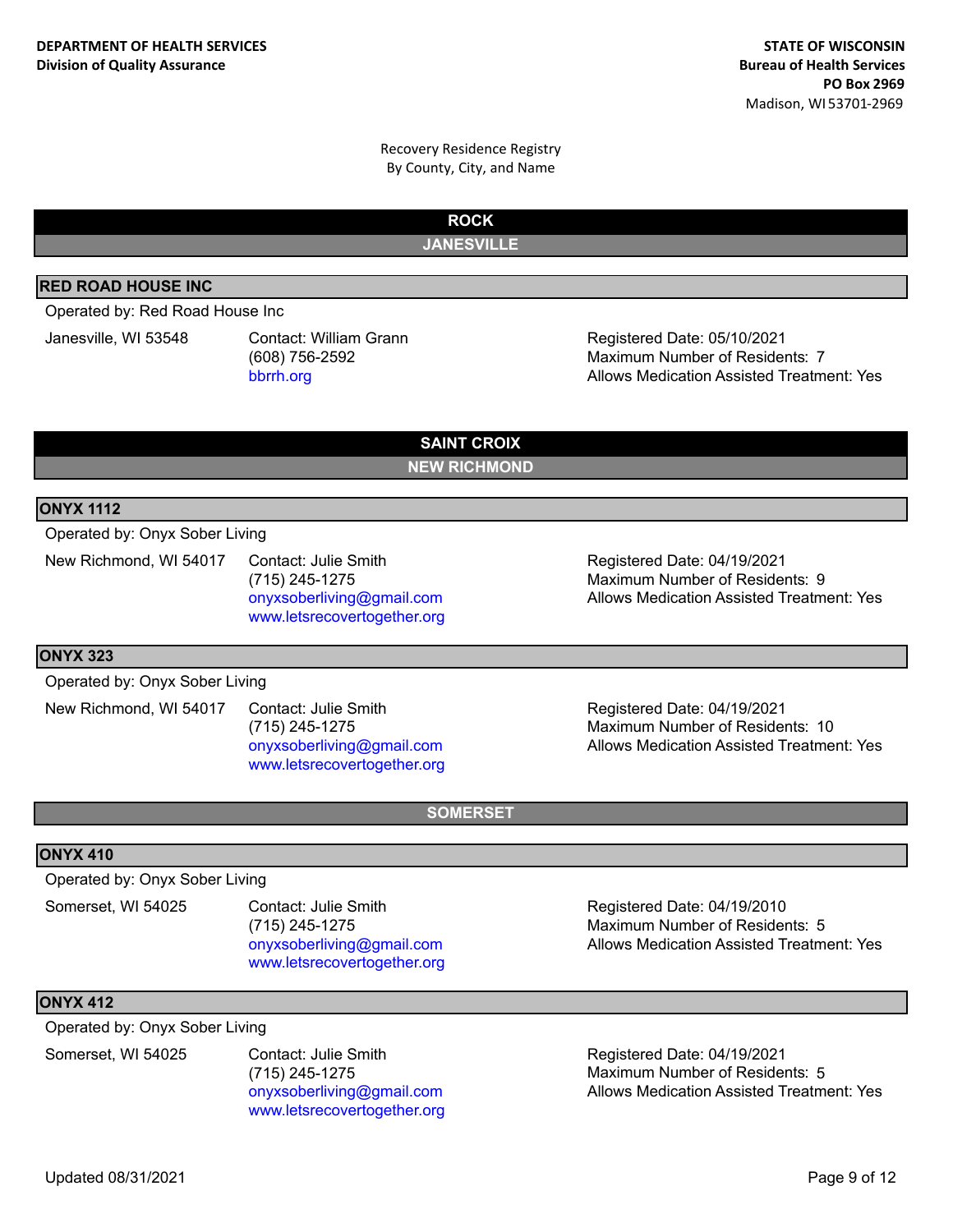> **SHEBOYGAN KEWASKUM**

## **WHITE HOUSE**

Operated by: Exodus Transitional Care Facility

Kewaskum, WI 53040 Contact: Cheryl Colwin (262) 626-4166 info@exodus-house.org

Registered Date: 05/03/2021 Allows Medication Assisted Treatment: Yes Maximum Number of Residents: 7

**KOHLER**

#### **ABODE**

Operated by: Sheboygan County Halfway House

Kohler, WI 53044 Contact: Erik Buchelt (920) 458-5205 director@schh.org www.schh.org

Registered Date: 04/19/2021 Allows Medication Assisted Treatment: Yes Maximum Number of Residents: 0

#### **MANER**

Operated by: Sheboygan County Halfway House

Kohler, WI 53044 Contact: Erik Buchelt (414) 458-5205 director@schh.org www.schh.org

Registered Date: 04/19/2021 Allows Medication Assisted Treatment: Yes Maximum Number of Residents: 8

## **SHEBOYGAN**

## **PATHWAYS SOBER LIVING - WOMEN**

Operated by: Pathways To A Better Life

Sheboygan, WI 53081 Contact: Susan Beattie (920) 894-1374 sbeattie@pathwaystoabetterlife.com www.pathwaystoabetterlife.com

Registered Date: 07/06/2021 Allows Medication Assisted Treatment: Yes Maximum Number of Residents: 5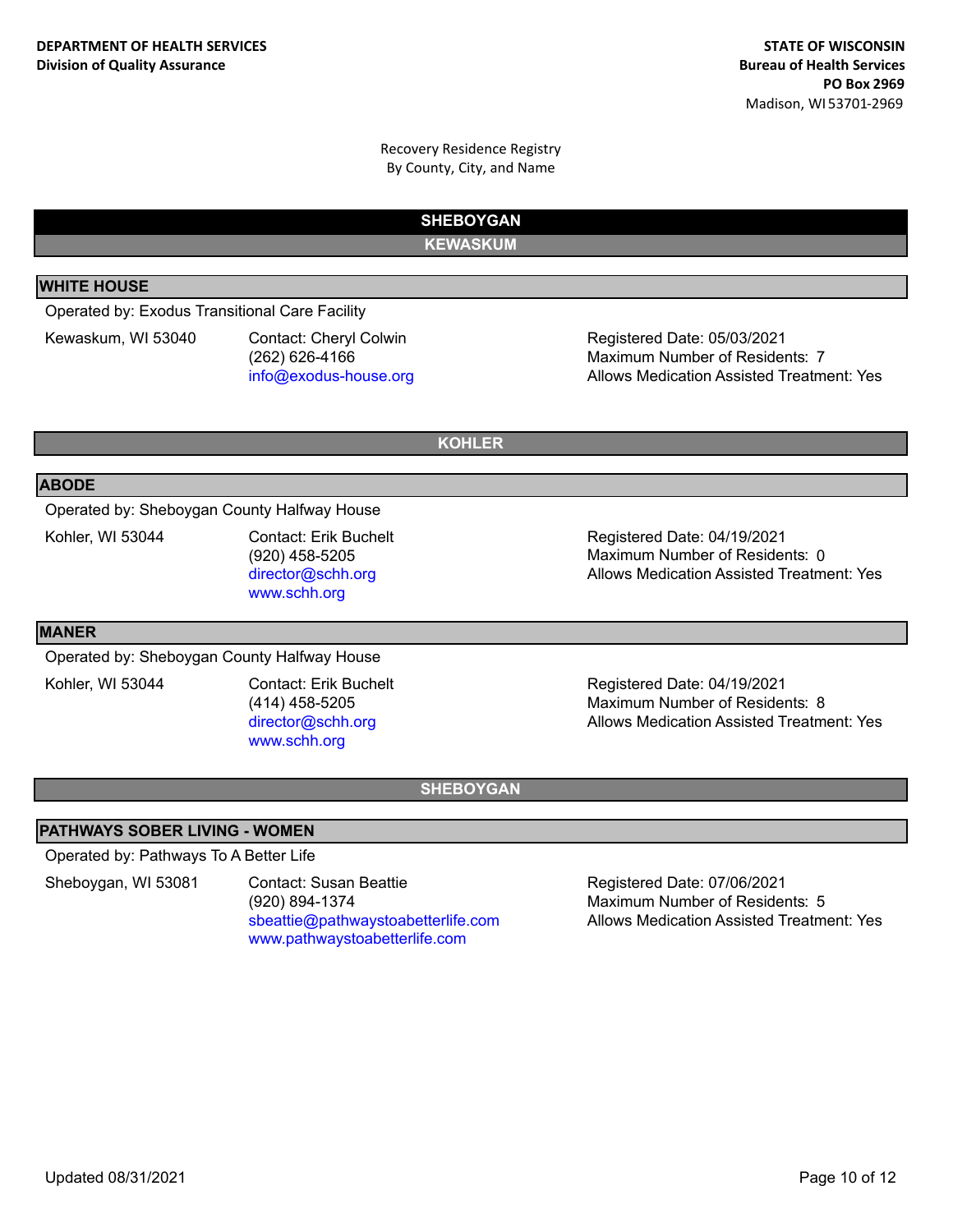> **WASHINGTON HARTFORD**

## **HARMONY HOUSE**

Operated by: Exodus Transitional Care Facility

Hartford, WI 53027 Contact: Cheryl Colwin (262) 466-4166 info@exodus-house.org

Registered Date: 05/03/2021 Allows Medication Assisted Treatment: Yes Maximum Number of Residents: 7

**WAUKESHA NEW BERLIN**

## **THE RANCH**

#### Operated by: Wishope Recovery Center

Certified by: Wisconsin Association of Sober Housing

New Berlin, WI 53146 Contact: Kirstie Keith

(844) 947-4673

www.wishoperecovery.com

Registered Date: 03/15/2021 Allows Medication Assisted Treatment: Yes Maximum Number of Residents: 8

**WAUKESHA**

#### **ADDICTION RECOVERY ENVIRONMENT HOMES LLC**

Operated by: Addiction Recovery Environment Homes Llc

Waukesha, WI 53189 Contact: Jacob Jansen

(262) 290-1072 jacobjansen20@gmail.com www.arehomesllc.com

Registered Date: 02/18/2021 Allows Medication Assisted Treatment: Yes Maximum Number of Residents: 7

#### **THE LOIS HOUSE**

Operated by: Wishope Recovery Center

Certified by: Wisconsin Association of Sober Housing

Waukesha, WI 53189 Contact: Kirstie Keith (844) 947-4673

Registered Date: 03/15/2021 Allows Medication Assisted Treatment: Yes Maximum Number of Residents: 8